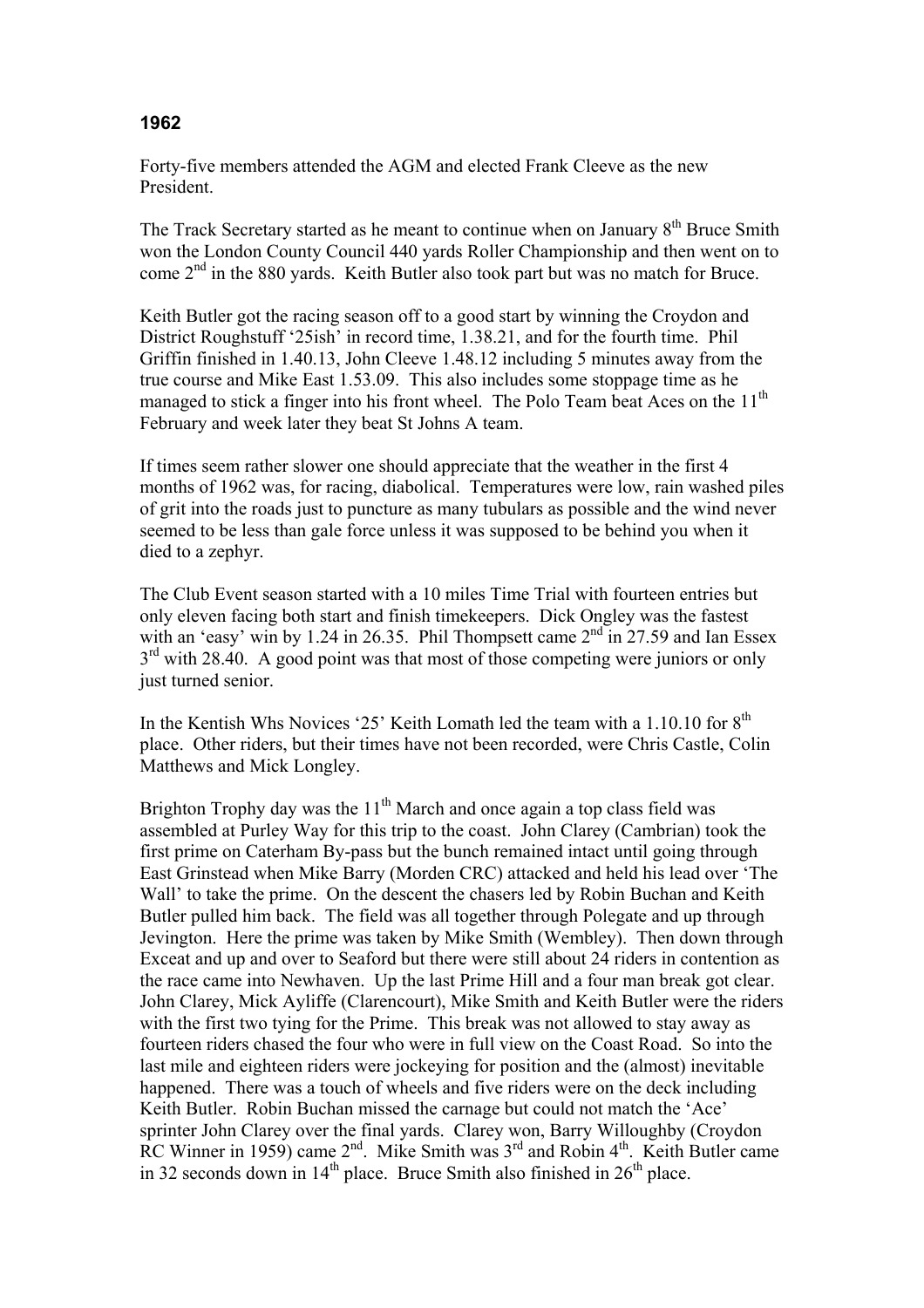On the 18<sup>th</sup> March Phil Griffin rode the Hants RC Hardriders '25' finishing with a 1.16.10 for  $37<sup>th</sup>$  place.

The Jim Fox had a nightmare morning. Again, fourteen riders sent in their entry forms, but only eight of them came to the Start Line. Robin obliterated the field with a 1.2.26 that, whilst amongst his slowest of his nine wins, underlined his class as John Cleeve was in  $2<sup>nd</sup>$  place over 10 minutes slower with a 1.12.31! Keith Lomath came  $3<sup>rd</sup>$  in 1.13.25. Robin took the handicap from Keith Lomath in  $2<sup>nd</sup>$  place and John Cleeve 3rd.

The weather made everyone have a terrible start to the season. Cold, wind and rain in abundance. Robin Buchan took  $2<sup>nd</sup>$  place in the Northern road race over 54 miles after being four minutes up at one point. Keith Butler won the Dover Two Day. Starting at Green St Green the break had gone by the time the race had reached Badgers Mount. There was a howling tailwind and the race was so fast that the Police turned up to marshal the lights in Dover just as the last man was coming in! The 10 man break was gradually whittled down to three and Keith would not let the other two feed or drink. Everytime they reached for a bottle or into their back pocket he attacked. It did not make him popular but he did win the Stage. Bruce Smith and Phil Griffin came in with the main group. The Second Stage was two loops around Dover. The first came back into Dover via Folkestone Hill and the second started by climbing out of Dover by the castle. It was not a flat race. Keith kept with the leaders all day; finishing  $3<sup>rd</sup>$  on the Stage to hold onto his Leaders Jersey and the Paragon took the Team award.

Phil Griffin could not bring off a double in the Archer Spring Handicap this year only managing 13<sup>th</sup> equal. George Walmsley was in the same group and Alan Bromley was just behind in  $24<sup>th</sup>$  place.

In the Apollo '25' Dick Ongley was our fastest rider on a very cold morning. He finished in 1.8.42; John Cleeve did 1.12.36, Mick Longley 1.13.10 and Bernie Slater 1.16.06. Robin Buchan came  $4<sup>th</sup>$  in the Bec '25' with a 1.3.37 and John Cleeve did 1.17.57 after collecting 7½ minutes worth of late start. Even in bad weather you cannot keep a good man down and Keith Lomath improved 30" in the Delta '25' with his 1.9.48.

Robin Buchan was beaten into  $4<sup>th</sup>$  place in the Southboro Hilly '42' with a 2.3.31 ride. Although the best (?) ride of the day was done by Keith Lomath who couldn't find the Start after being given a lift down to the race by Robin! Mike East also came to grief sliding into a ditch on one of the many corners. John Cleeve recorded a 2.24.00 including another late start and yet another puncture.

Keith Butler rode the Croydon Advertiser road race and came  $2<sup>nd</sup>$ . He was actually first past the chequered flag but the flag was not on the Finish line!!

At Easter Keith Butler rode the Bournemouth 4-day event. He won the 95 miles Stage 1 in a sprint from the 24 remnants of the 60 starters in 4.12.43. On the 92 miles Stage 2 he was  $5<sup>th</sup>$  in the same time as the winner Dennis Tarr (Condor Mackeson) and collected a hill prime on the way. Stage 3 was shorter at 70 miles but Keith was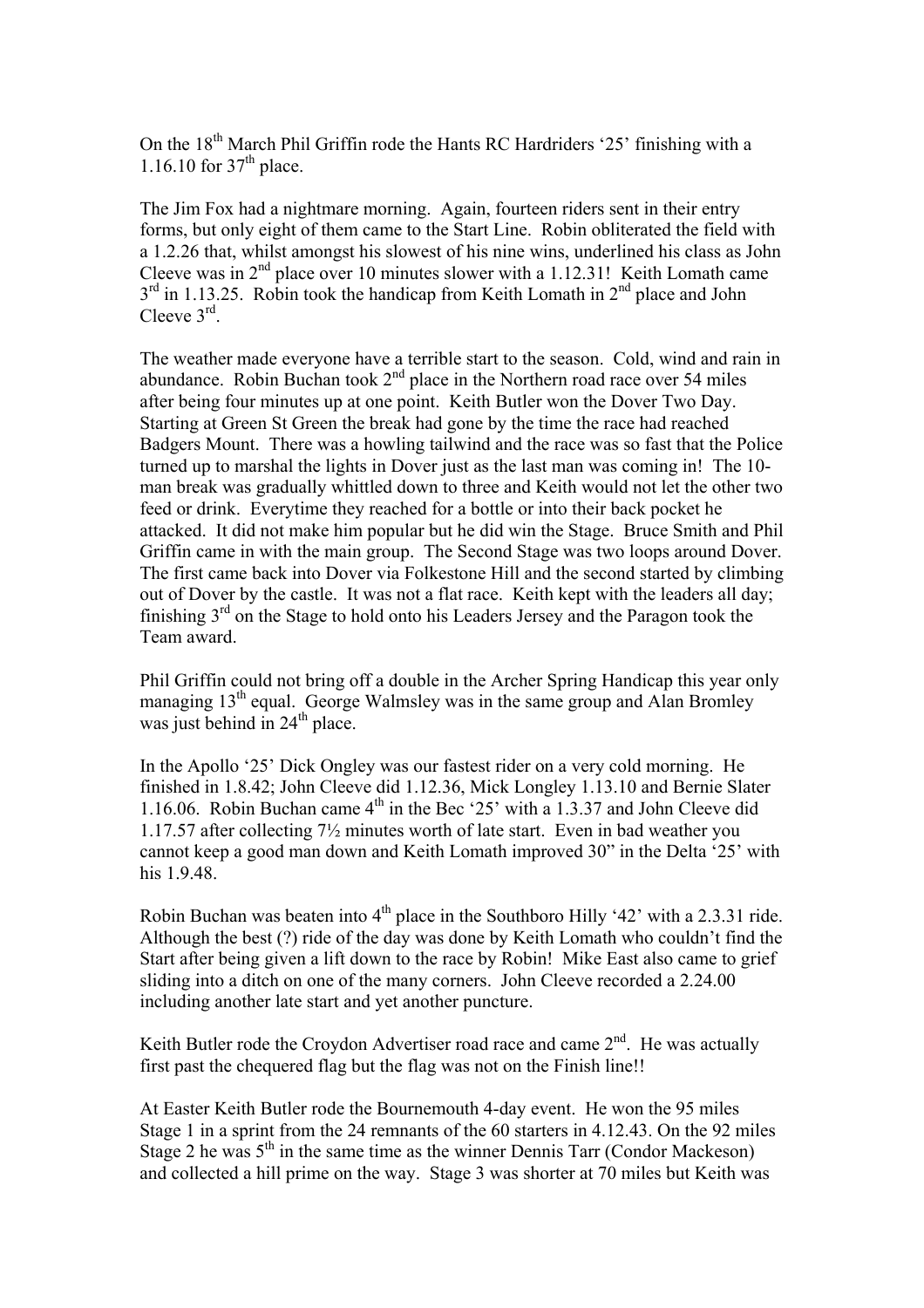up with the action to finish in  $4<sup>th</sup>$  place 12" behind Jim Hinds (Surrey Division). On the 85 Stage 4 he stayed with the leaders all day. Close to home Graham Burkitt (South Midlands) attacked and gained 15" on the field. In the last 2 miles Keith also attacked but he could not quite catch Burkitt by 2 seconds so had to be content with  $2<sup>nd</sup>$  place on the Stage. He did have another hill prime to collect. Overall he beat John Woodburn (Barnet) by 18" and Burkitt by 30" for a very successful Easter. The main part of his prize was a Campagnolo Record cotterless double chainset – value £15.15s 0d. (Fifteen guineas or £15.75 in today's currency). To give some idea of changing values and inflation a similar Campagnolo chainset will cost you £235 in 2004.

Robin Buchan and Bruce Smith came 2nd in the Tandem Sprint at Portsmouth on Good Friday being beaten by World Championship riders Dave Handley and Don Skene. The partnered with Harry Jackson they won the Italian Team Pursuit breaking the Track Record with a 1.58.4 ride. Robin also reached the semi-finals of the sprint much to his surprise! Robin Buchan collected a  $4<sup>th</sup>$  place in the Fountain '25' with a 1.2.12 on Sunday morning then went up to Coventry for the Easter Monday Meeting. He was the 'hero' of the 7½ miles scratch race doing all the hard graft, collecting the lap prize and then being unplaced in the final sprint. He did take  $3<sup>rd</sup>$  place in the Pursuit match as compensation. The next day the action moved to Nottingham. Here Bruce Smith and Robin came 2<sup>nd</sup> in the Tandem Pursuit. Bruce and Keith Butler qualified for the Sprint but were eliminated by the pure sprinters. Robin came  $3<sup>rd</sup>$  in the Pursuit. The 10 miles was a true International with Polish, Swiss, Danish, Australians and New Zealand riders competing. Robin Buchan and Keith Butler attacked the field before Keith took off to collect 13 lap prizes before being reeled in with 3 laps to go. Robin and Bruce tried to control the field but in this class of racing they had little chance. Came the sprint and Bruce came through to collect  $4<sup>th</sup>$  place. Time for the 10 miles was 19.45! The Paragon riders certainly pleased the crowd with their attacking style of racing.

Then the following weekend Dick Ongley tried a '50' down in the New Forest. He finished with an excellent 2.15.24 for a first attempt. John Cleeve managed to collect his 5<sup>th</sup> puncture of the year in competition when doing 1.12.28 in the Vectis '25'.

A junior 10 was held on the  $29<sup>th</sup>$  April and Ian Essex prevailed. His 25.58 was over half a minute quicker than Tony Alford, 26.31, and over 1.30 better than Bob Biggs, 27.32. There were thirteen entries for this event! The biggest field of juniors the Club had had for years. Also on the  $29<sup>th</sup>$  April the Polo Team played their first National League game against Crystal palace and won  $5 - 3$ . The Team was Alex Bird, Dave Bengerfield, Pete Wall, Alan Roberts, Keith Ongley and Bob Reddin.

At Herne Hill the Team Pursuit squad qualified for the next round of the London Region Championship with 6<sup>th</sup> fastest time. The Team was Les Black, Robin Buchan, Mark Fisher and Bruce Smith. In the First Round of the English Championship the Polo Team played Selhurst and won  $8 - 3$ . The team was Dave Bengerfield, Alex Bird, Pete Wall, Alan Roberts, Keith Ongley and George Ongley.

Yet another foul morning was endured for the Dave London Trophy. The ten entries were reduced to two starters and finishers. Brian Newcombe taking first place and first handicap with a 1.22.51 ride. The other rider was Dave Nightingale, son of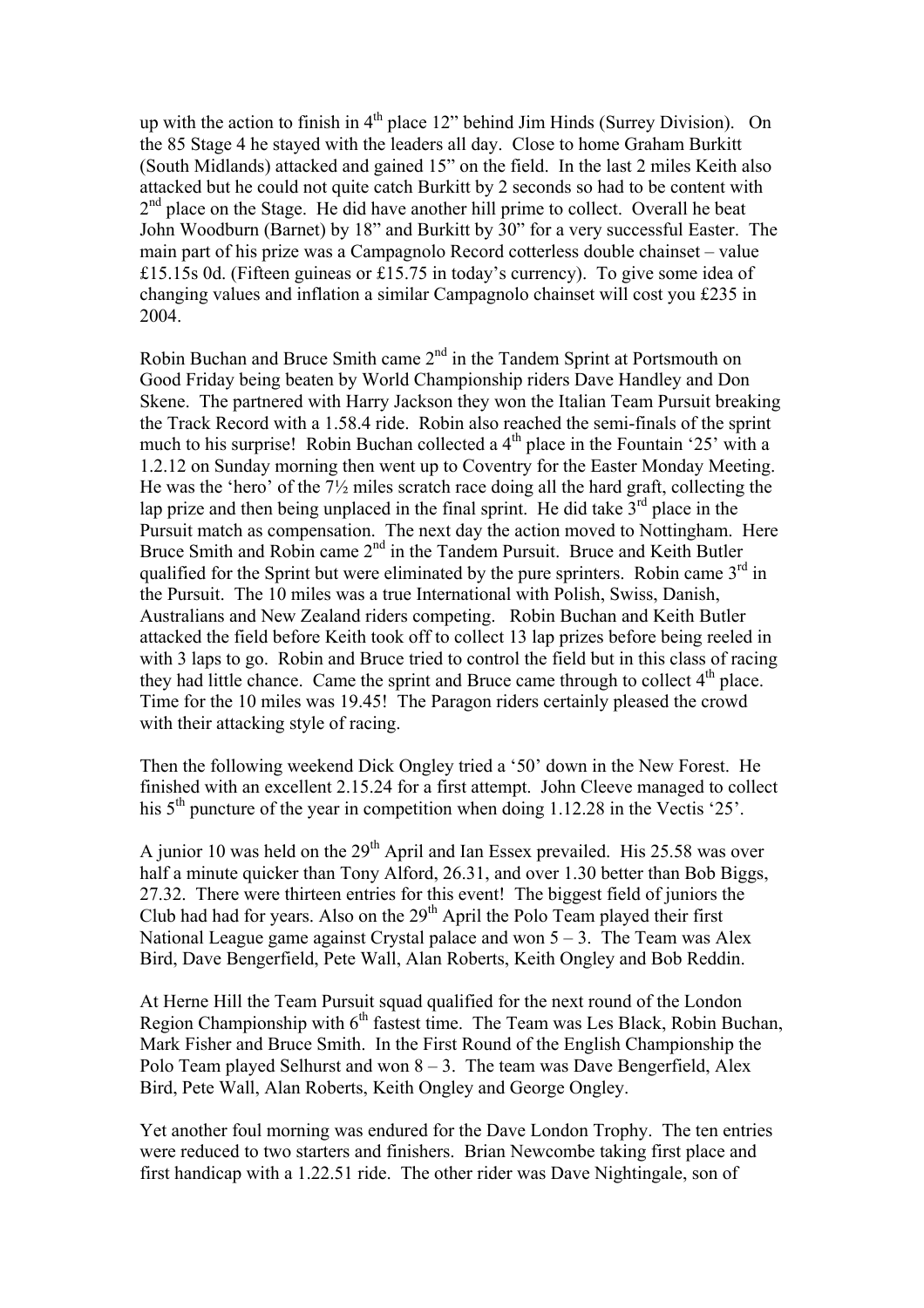George, with 1.32.24. John Cleeve rode the Bon Amis '50' and returned a 2.17.24 with, surprise, surprise, a puncture. Keith Lomath improved to 1.7.00 in the St Christophers '25'.

The Team Pursuit squad of Robin Buchan, Keith Butler, Les Black and Bruce Smith beat the Edgware in the Quarter-finals of the London Region Championship and now face the Old Portlians in the Semis. At Welwyn Bruce Smith came 2<sup>nd</sup> in the Bantel 9 laps Pursuit on the  $13<sup>th</sup>$  May. Phil Griffin came  $4<sup>th</sup>$  in the Brighton Mitre road race at Rushlake Green. He came in just 38 seconds behind Bill Lievesley (Bournemouth Velo).

Keith Butler was selected to ride for Great Britain in the Berlin-Prague-Warsaw Race – usually referred to as 'The Peace Race'. It was acknowledged to be the hardest stage race on the Amateur Calendar. The Team was Bernie Burns, Bob Addy, Hugh MacGuire, Alan Jacobs, Gerry Blake and Keith Butler. The 1<sup>st</sup> Stage around Berlin was mainly a big bunch effort. Keith collected a puncture at a very fortunate period as just as he was making his way back to the main bunch there was an almighty crash at a level crossing involving half of the 150 strong field. He, therefore, returned to the front quite comfortably and with plenty of company. Lady Luck deserted him on Stage 2 when he punctured 3 times in 2kms. He managed to collect another two punctures before the end of the stage. Later his gears jammed and a period on the spare bike left him with cramp. It was quite a surprise therefore to arrive at the Finish to find he was placed  $107<sup>th</sup>$ . There were still 40 riders behind him even though he had lost 50 minutes on the leaders in one stage! The next stage to Erfurt saw a complete change in fortunes. The main feature of the day was a tortuous climb through the mountains with innumerable bends. Keith found a great rhythm and moved from near the back of the field at the foot of the climb to find himself with only two riders ahead of him as the came out of the tree line. Both riders were far more engrossed in each other's tactics and were quite unprepared for Keith blasting past them with 200 metres to go. This ride made the local headlines and put down the foundations of a winning ride in the King of the Mountains competition. This Stage Three also showed the high standard of riding as the finishing sprint started 20 kms out and the last 5 kms saw Keith in his 108" gear (52 x 13) the whole way. Stage 4 was a Time Trial and Keith finished in  $9<sup>th</sup>$  place.

Stage  $6 - 28$ <sup>th</sup>, Stage 11 - 24<sup>th</sup> Stage 12 – 26<sup>th</sup> King of the Mountains.

Eight juniors set out on a 15 miles event on the  $20<sup>th</sup>$  May and once again Ian Essex was a comfortable winner in 39.33. John Alcock was  $2<sup>nd</sup>$  in 41.00 and Bob Chambers  $3<sup>rd</sup>$  in 41.09. Phil Griffin was up with the action in the East Grinstead road race when finishing  $5<sup>th</sup>$  a few seconds behind the winner Roy Savery (CC Islington)

Robin Buchan, partnered by Ted McDonald (De Laune) won the 50 laps Madison at the De Laune Meeting on the  $26<sup>th</sup>$  May.

On a particularly foul morning of the  $27<sup>th</sup>$  May the Glade CC held their Open '50' on the E1 course. Thirty riders failed to start. It was however blessed with a northwesterly wind that meant a fast finish back up through Newport to the Finish at the 32nd milestone. By the far turn Keith Butler led the field in 1.4.32 from Ron Ford (Crawley Whs) 1.6.18 and Dave Hill (Kentish Whs) 1.7.36. However on the return he piled on the pressure to cross the line in 2.1.59 having only taken 57.27 for the last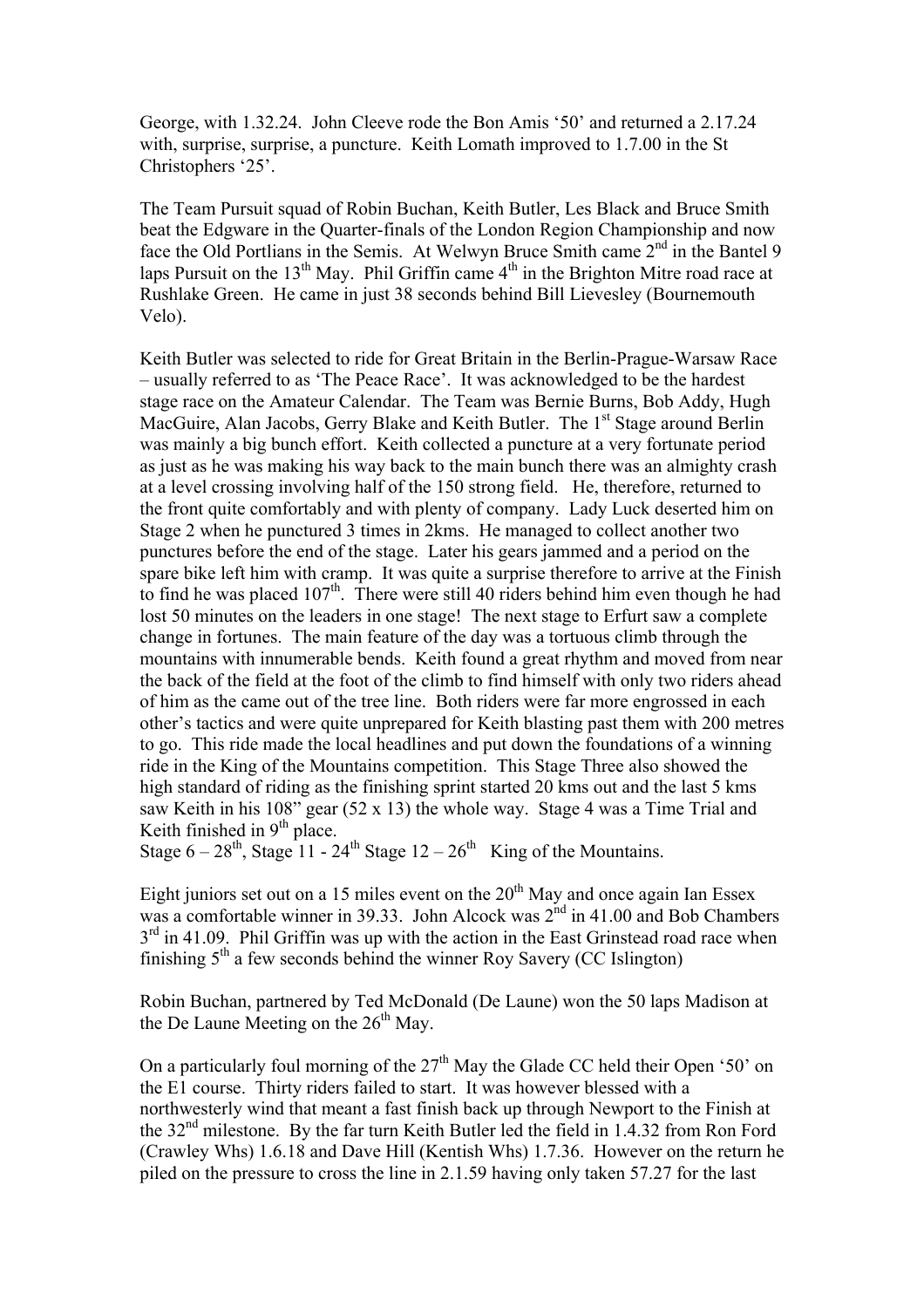25miles. Norman Hall (Hull Thursday) who had 1.8.07 at the turn pulled up to a 2.6.38 for  $2<sup>nd</sup>$  place with Dave Hill finishing in 2.7.30 for  $3<sup>rd</sup>$  place.

The Walter Moon '50' was a wash out with only Ken Williams and John Cleeve managing to finish the course with a 2.24.45 by Ken and a 2.34.00 from John. John was now up to seven punctures in competition.

On the  $6<sup>th</sup>$  June Robin Buchan and Keith Butler came  $3<sup>rd</sup>$  in the Fountain 100 laps Madison and on Saturday  $9<sup>th</sup>$  Robin Buchan was  $2<sup>nd</sup>$  in the Ditchman 10 miles at the Poly Meeting.

A star-studded field of 60 riders started the Hemel Hempstead Ovaltine International Road race at Amersham on the 3<sup>rd</sup> June. The problem was that the field was so evenly match no one could get clear. While over a third of the starters were dropped and eliminated 38 riders sprinted for the line at the end of 100 miles of fast racing. Then, in 1962 of course, there was no photo-finish and our man, not being large of stature, was placed  $17<sup>th</sup>$  amongst the also rans. Keith Butler reckons that he was actually  $8<sup>th</sup>$ or  $9<sup>th</sup>$ . 100 miles around the Chiltern Hills in 4.1.26! It was a bit quick!

Keith Butler rode the Tour of Britain for the England team but did not have such a successful time as last year. He finished  $5<sup>th</sup>$  on Stage 1 from Blackpool to Rhyl. There were two riders' some 26" clear and Keith was  $3<sup>rd</sup>$  in the bunch sprint for  $5<sup>th</sup>$ place. On the 2nd stage he took off up the Horseshoe Pass with two others but was caught on the descent and finished the day in the bunch. He was  $6<sup>th</sup>$  in the bunch sprint on Stage 3 from Cheltenham to Weston-super-Mare. On Stage 4 he was first over the dreaded Porlock Climb (1 in 4 for a mile) and  $3<sup>rd</sup>$  in the climb from Withypool. With the points gained he was then leader in the King of the Mountains competition so wore the Red Jersey. Keith came  $4<sup>th</sup>$  on Stage 6 from Bournemouth to Hove. Stage 7 went from Hove to Northampton taking in the climbs out of Ewhurst and Newlands Corner. Playing to the local gallery Keith won both these primes but paid for his early efforts by losing contact with the leading group after picking up more points on the Chiltern Hills climbs. However he held on to his Red Jersey. Stage 8 from Northampton to Skegness was meant to be a mobile rest day just rolling along with the bunch. Fortunately or unfortunately Keith found himself at the right place at the right time and was away with a ten-man group. There was a gale behind them and the whole field was moving at a shade under 30 mph for the whole day! Going towards the coast the break went over a railway bridge and Nev Crane (from Boston) shouted 'That's your last hill before Skegness'! There were still 30 miles to cover! Nearing the Finish there was a crash and Roy Hopkins took a flyer and no one was able to catch him so Keith won the chasing group sprint for  $2<sup>nd</sup>$  place some 50 seconds behind. The 102 miles were covered in 3 30.42 that about 29.2 mph and until the  $21<sup>st</sup>$  Century the fastest road stage ever in Britain. There were some repercussions. Possibly when taking avoiding action at the crash but anyway somewhere along the line Keith put his left knee out of kilter and had problems climbing. This was liveable on Stages 9 and 10 but Stage 11 was across the Pennines with its attendant steep and long hills. While he managed to keep with the leaders and even get some points towards the King of the Mountains competition he had to drop back on Pawlaw Pike. Eventually Keith lost some 15 minutes on this Stage and this put pay to his hopes of taking the King of the Mountains Title and a high placing on General Classification.. He made up a little for this by winning the bunch sprint along Blackpool Promenade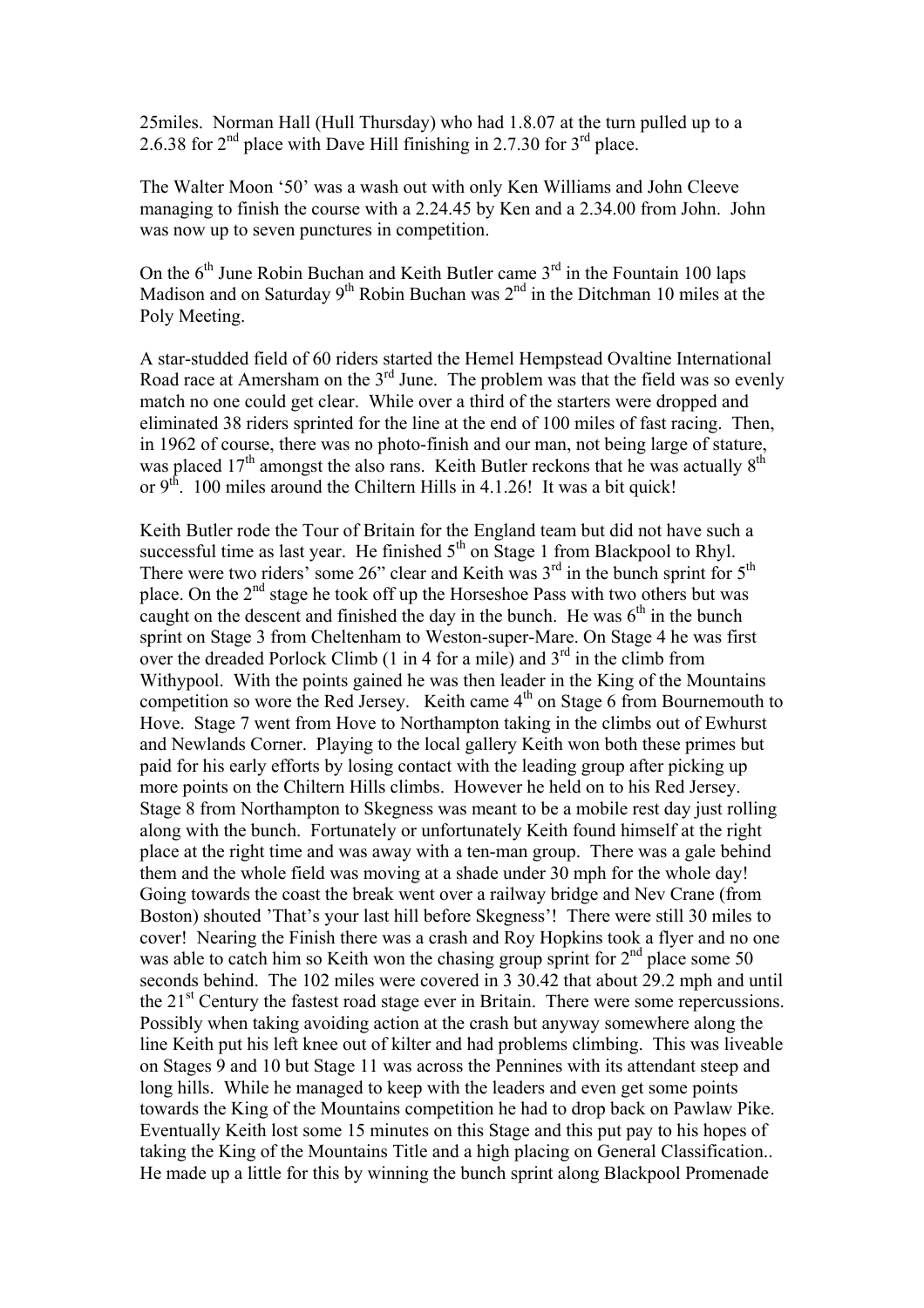for  $5<sup>th</sup>$  place on the last Stage. He finished  $32<sup>nd</sup>$  overall and was rather disappointed. This injury affected his riding for the next month or so.

George Walmsley took  $3<sup>rd</sup>$  place in the Addiscombe road race and  $4<sup>th</sup>$  in the Polhill promotion and has progressed to  $2<sup>nd</sup>$  category. Bruce Smith came  $4<sup>th</sup>$  in the SCCU Championship.

Bruce Smith was 3<sup>rd</sup> in the London Region 880 yards Scratch Sprint Grass Championship on the  $16<sup>th</sup>$  June. On the  $20<sup>th</sup>$  June at the Catford Meeting all our hopes of another Team Pursuit Title were dashed when Robin Buchan was brought down in the 3-up Madison and broke his collarbone. Mark Fisher and Bruce Smith soldiered on picking up primes and points but  $3<sup>rd</sup>$  place just slipped out of their grasp in the last sprint.

In the English League the Paragon beat Morland  $19 - 0$  and go onto the next round. In the Croydon League things have not been so easy with loses to Selhurst and Palace but a win against Benfield  $17 - 5$ . The lads went to Solihull for the Lusty Trophy Tournament. They reached the Final and had to play the Solihull Club. The Paragon led until almost full time when Solihull equalised. This meant extra time had to be played. Once again the Paragon lads scored and held out until nearly full time when Soilihull equalised again! They do not do penalty shoot-outs in Polo as they like to keep their goal keepers alive. The Polo lads do the 'Golden Goal' finishes. First team to score wins. Unfortunately on this occasion it was Solihull that did the scoring. Our Team was Alan Roberts, Reg Marsh, Keith Ongley, Dave Bengerfield and George Ongley.

Robin Buchan rode the National Championship '25' but he had a very early start in thick mist and only managed 59.09. Even so this was his fastest ride of the year. Then in the Farnham '25' he reduced that to 58.39.

At our Inter-Club Meeting at Herne Hill on the  $28<sup>th</sup>$  June we included a Schoolboy Challenge match against the Catford in which the Catford just had the edge. Twenty riders went onto the Track for the Club 5 miles but the 'old school' prevailed. Bruce Smith winning from Les Black and Mark Fisher. Mike East took the Points Prize. One satisfying part of the evening was the defeat of the Old Portlians in the Semifinals of the London region Team Pursuit. This puts the Paragon into the Final against the Festival.

The Final was run-off at our Evening Meeting on the 4<sup>th</sup> July but unfortunately the Festival beat our Team Pursuit squad by some 10 seconds. The Team was Les Black, Keith Butler, Bruce Smith and Mark Fisher. The Finals of our Club Championships were also held. In the 550 yards handicap for the Frank Burton Cup Alan Bromley held off Mark Fisher and Les Black whilst in the 550 yards Scratch for the AEU Cup Mark Fisher beat Bruce Smith and Dick Langenbruch. Bruce Smith took the Ravensbourne Cup for the 5 miles from Les Black and Dick Langenbruch whilst Mike East collected the George Colget Cup for the Points Race. The Open event winners were:- 5 miles Block Handicap  $1^{st}$  Ron Keeble (34<sup>th</sup> Nomads),  $2^{nd}$  Dave Holder (34<sup>th</sup> Nomads) and 3<sup>rd</sup> Ray Plimmer (Orpington). The 880 yards Scratch Sprint went to Brian Dacey (De Laune) from H Hector (Edgware) and P Robinson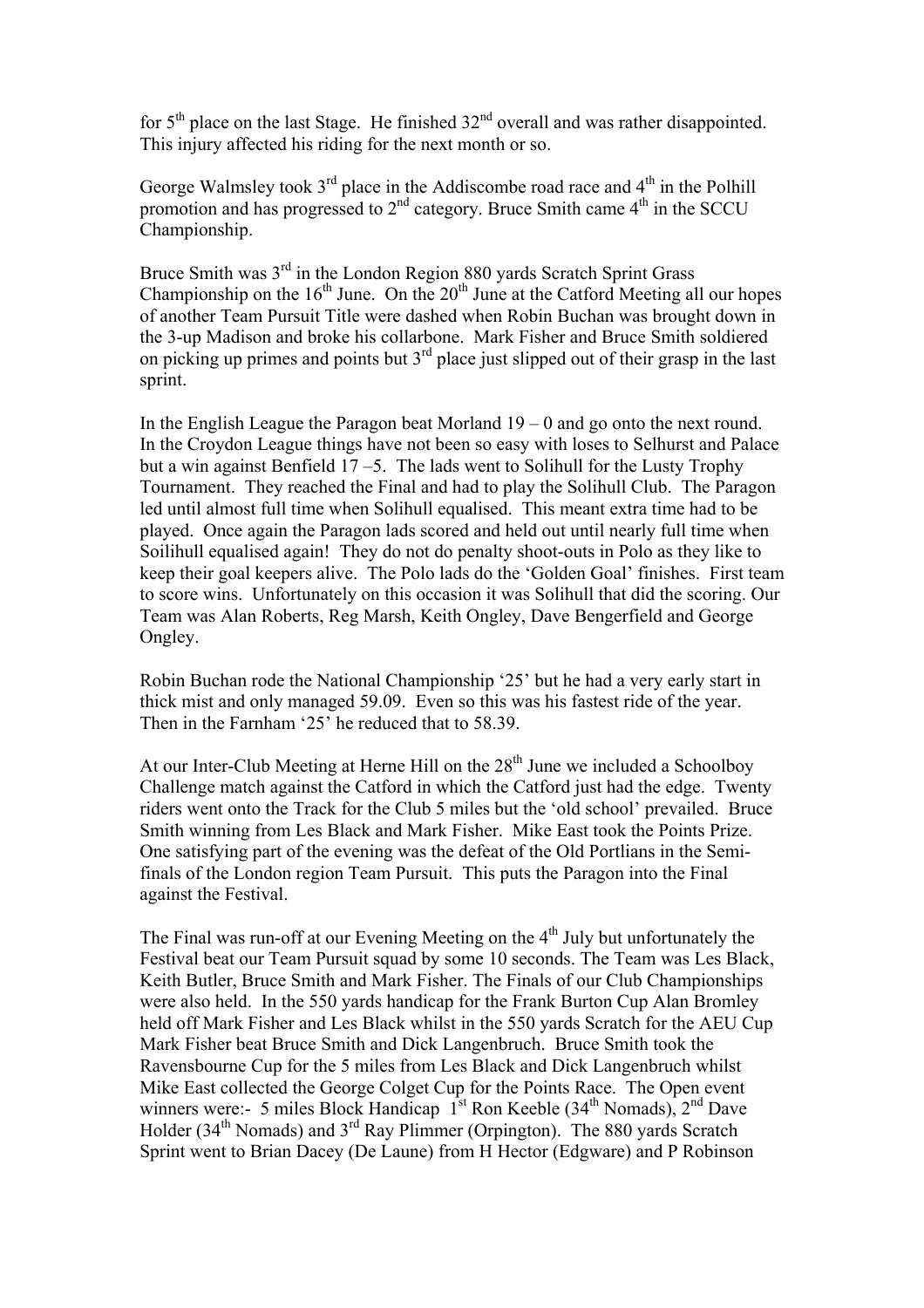(Poly). The Devil-take-the-hindmost was a win for Dave Burwood (Vulcan) from Brian Dacey and J McCrail (Orpington).

The highlight of the evening's entertainment was the London Region 10 miles Championship in which we had Mark Fisher Bruce Smith and Keith Butler riding. In his usual attacking style Keith was out in front pushing the pace and getting clear with various groups. With one lap to go his small group was just holding off the bunch when Dave Bonner (Old Portlians) attacked catching and passing the escapees. Keith left his companions chased and caught Bonner, held him around the final bend and then came by him down the home straight to win. Chris Gray (Festival) led the bunch in for  $3<sup>rd</sup>$  place. It got the crowd on their feet for a deserved and popular win.

Keith Lomath continued to improve bringing his best '25' down to 1.7.00 in the St Christophers '25' and then to 1.3.35. Phil Griffin rode the Catford CC's Brighton to London and once again finished near the front of affairs in  $5<sup>th</sup>$  place.

The Purley to Brighton race collected the biggest field of the season with 21 riders including Vice President Len Niel who was indulging in a spot of weight or waist reduction. Fastest down the A23 was Bruce Smith in 1.34.35 just ahead of Phil Griffin, 1.35.04, and Alan Bromley, 1.36.28.  $4<sup>th</sup>$  was Keith Lomath one second slower than Alan. Keith did not have the best of days as he also lost the Handicap by 1" to Bernie Slater (1.31.28 to 1.31.29) with evergreen Pete Wall in  $3<sup>rd</sup>$  spot in 1.33.07.

Keith Butler was our only starter in the National Championship '50' held over the Crawley Horsham course on July 1<sup>st</sup>. The field were completely outclassed by Frank Colden (Camberley) whose 1.53.33 gave him the title by 1.44.from Charlie McCoy. Keith could have kicked himself at the Finish for knowing that he was nowhere near a prize or a personal best he did not sprint out of the last corner and was timed in at 2.0.00 exactly for  $7<sup>th</sup>$  place.

A junior '10' was held on the 22<sup>nd</sup> July with six contenders. Fastest was Tony Alford in 26.10,  $2<sup>nd</sup>$  was Brian Slater in 26.24 and  $3<sup>rd</sup>$  Bob Bigg, 26.26. Bigg also collected the handicap prize. Keith Butler went down to the New Forest for the Southampton Whs '100' still uncertain as to whether he had cured the knee problems that beset him in the Tour of Britain. His  $4.14.24$  for  $2<sup>nd</sup>$  place albeit 8.08 slower than the winner Pete Betteridge (Southampton) suggested that it was on the mend but was not fully cured.

John Cleeve rode the National 24 hours Championship on yet another foul weekend and finished in a bloody mess with 428.75 miles. A violent nosebleed over the final miles was very impressive for the gallery but did not do much for John's racing jersey. It probably cost him about 4 miles to his finishing distance. Alan Bromley and Keith Lomath rode the SCCU, their first '100', and picked a 'stinker' of a day. Alan finished in 4.50.30, after losing 4 minutes at the start, and Keith Lomath 5.5.13.

On the  $11<sup>th</sup>$  July at the Poly Meeting Mark Fisher got his name onto the Dunlop Novice Sprint Cup winning with ease. Alan Bromley won the 550 yards handicap going from the front.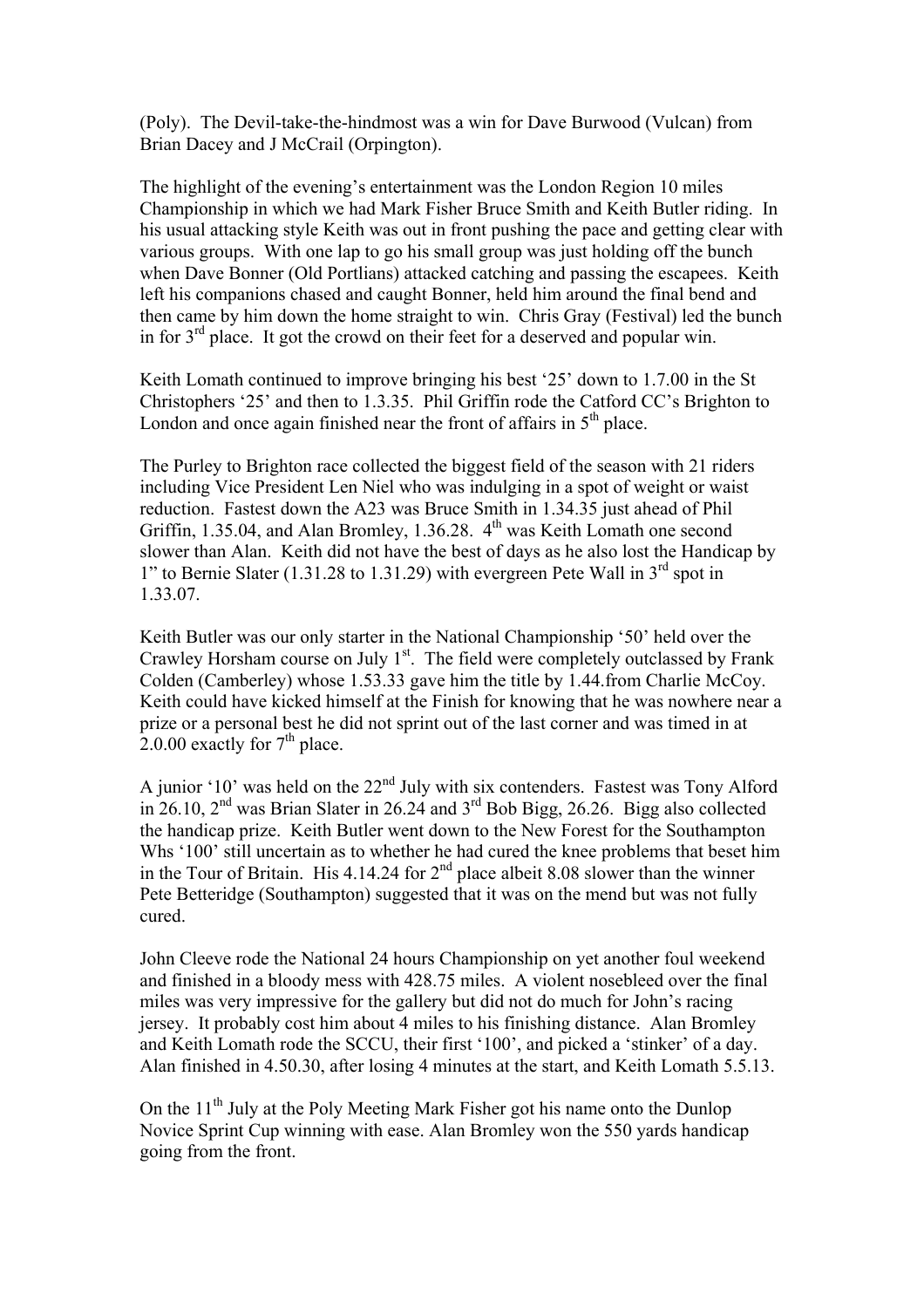Keith Butler rode the Belle Vue '50' and finished in 2.1.31 still not going really well after his knee trouble in the Milk Race. The lads went down to the Portsmouth Road for the next '25' and fourteen riders finished from the twenty-one entrants. Les Black produced the ride of the day to finish in 1.0.20 to beat Robin Buchan by 38". These two were 2' clear of Brian Newcombe in 3rd spot with a personal best time of 1.2.57. Keith Lomath collected the handicap as his  $4<sup>th</sup>$  place ride of 1.3.35 was subject to an eight minutes deduction. His nett 55.35 beat Dave Nightingale, 56.39, and Terry Slattery, 57.07. Phil Griffin rode the Vandervelde road race on the Newick circuit over 102 miles. He was rewarded with  $8<sup>th</sup>$  place behind Alan Perkins (Leyton CRC)

The Croydon Summer League was going well with the Paragon winning four games on the trot. They beat Aces  $17 - 3$  and  $6 - 2$ , Benfield  $8 - 3$  and Palace  $2 - 1$ . This should make them  $2<sup>nd</sup>$  in the League. Our players were Alan Roberts, Reg Marsh, Alec Bird, Keith Ongley and Dave Bengerfield. They were knocked out of the English Championship going down to Solihull  $6 - 1$ . Keith Ongley was the only scorer. Dave Bengerfield and Keith Ongley travelled to Leeds to take part in Exhibition matches up north.

At the  $34<sup>th</sup>$  Nomads Meeting Bruce Smith was  $3<sup>rd</sup>$  in the 3 miles (Bloodbath) Scratch whilst Keith Butler and Robin Buchan took off in the 20 miles Scratch in the last few laps. At the 'bell' with the remnants of the bunch fast bearing down on them Keith led. He went up the banking at the end of his half lap but Robin followed him and would not go through. There was no option for Keith but to go for the whole lap. This he did holding off Robin in the sprint and keeping the pack at bay. It certainly had the crowd on their feet.

Bath Road '100' day and Keith went to the line knowing that his knee problem had corrected itself. During the week whilst at work he walked down some steep stairs. All of a sudden there was a sharp pain that stopped him dead in his tracks but as he gingerly moved down a step it was obvious that whatever was 'out' had now gone 'in'. Consequently it was a relaxed Keith that started the '100'. Starting 'slowly' at the 21.8 miles check he was he was already 2.33 slower than Frank Colden and was actually caught at 40 miles by Jeff Marshal (Hounslow) for a minute. This stirred our man into action! He went through 50 miles in 2.1.27 just a little faster than he finished the Belle Vue '50' the week earlier but still down in about  $16<sup>th</sup>$  place. He then had the mortification of being caught five minutes by Frank Colden who was making history and taking Competition Record. Out to the turn and Keith had lost another 1.42 on Colden but nearly everyone else was feeling the pace. Keith put in the Butler fast finish back down the Bath Road through Hungerford, Newbury and Thatcham to cross the line in a new Club Record, by 5 minutes, of 4.6.29 and  $4<sup>th</sup>$  place in the Championship missing  $3<sup>rd</sup>$  place by 30 seconds.

The day before it was the Frank Southall Open '50' and a second win for Ron Ford (Crawley Whs). This was a very popular win by a very unassuming, but fast, bike rider. He was even more pleased when he realised that his Club had won the Team race. Robin Buchan was our best man with a 2.6.34 and fairly pleased with this ride, as it was his first race since breaking his collarbone. Keith Lomath was riding his first 50 and came back with a 2.13.21. Alan Bromley clocked 2.15.45, John Cleeve 2.15.55, Bert Chapman 2.19.35 and Pete Wall 2.20.07. Phil Griffin took in the Finsbury Park road race at Thunbridge. He stayed with the leaders as the field was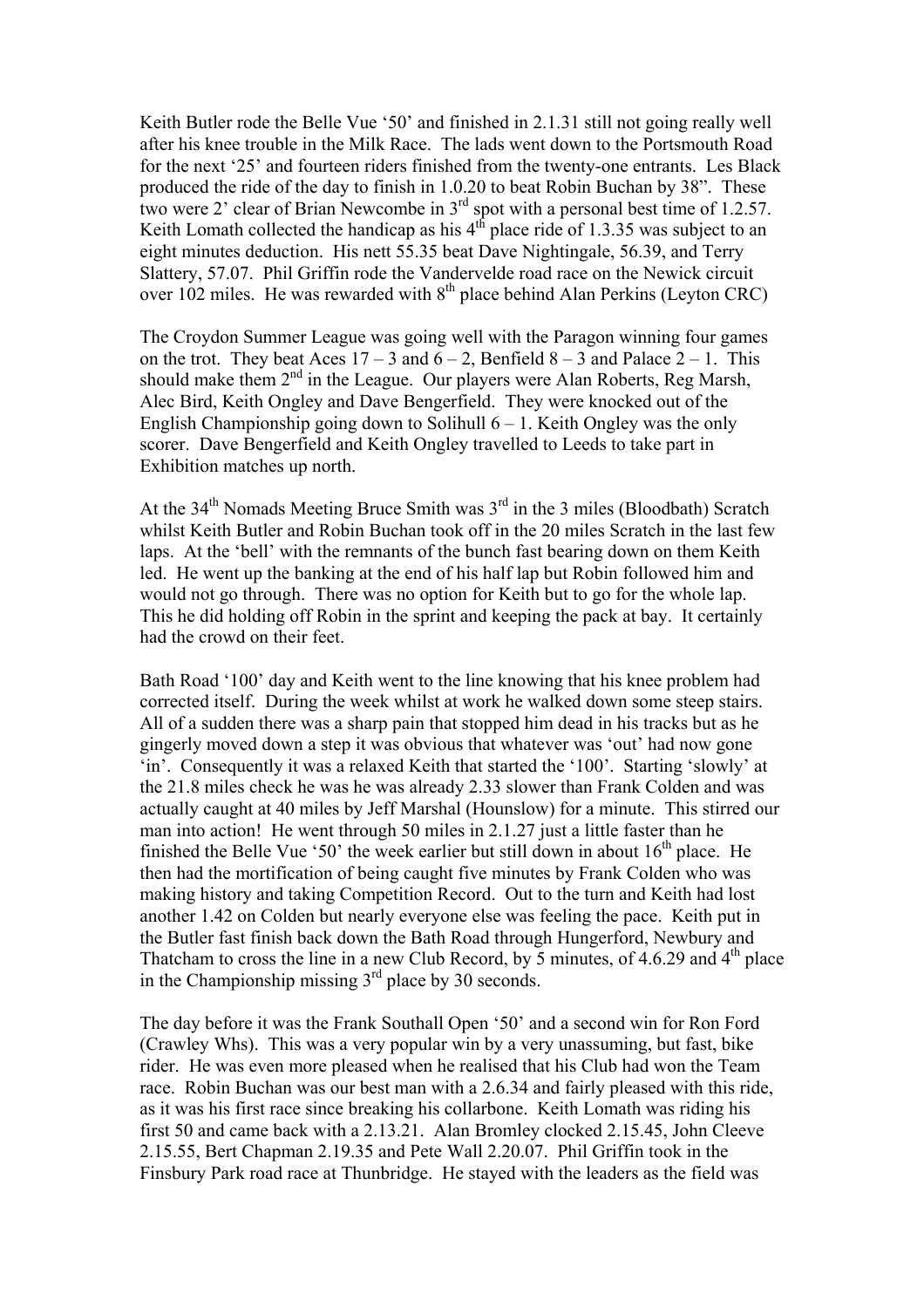gradually whittled down to 14 riders over the 75 miles. In the final sprint Phil came  $5<sup>th</sup>$  just 1 second down on the winner John Branch (Woolwich).

Brian Newcombe was our fastest rider in the Oval '25' with a 1.3.23 followed by Mike East 1.5.35, Alan Bromley 1.5.42 and Pete Wall 1.7.45. Pete Wall then beat his personal best in the Weybridge '25' with a 1.7.03.

We found the following undated track results mentioned in the Dinner Magazine for 1963. Mark Fisher won the Dunlop Novice Sprint at the Poly Meeting. Alan Bromley took  $2<sup>nd</sup>$  place in the 550 yards handicap at the De Laune Meeting then went to Bletchley where he collected a nice pot for winning Sprint event. Robin Buchan took 2<sup>nd</sup> place in the 10 laps chase at the De Laune Meeting.

Keith Butler came  $2<sup>nd</sup>$  to Dave Bedwell in the 76 miles Chequers Grand Prix over the Chitern Hills. He just mistimed his effort passing Bedwell on the line.

In the three stage London Folkestone and back Keith Butler was 2<sup>nd</sup> on Stage 1. The race proper started from Addington up to Sanderstead and on that gentle climb the bunch split in two! All the way up to the top of Botley Hill there was only 50 yards between the two groups with riders moving back or coming forward. Then coming down Titsey Hill the front group got their act together and that was the last the rear bunch saw of them. The course went over the Ashdown Forest then eastwards to Buxted and Heathfield. It dropped down to Pevensey and came into Folkestone the back way. Distance and speed took their toll and with 5 miles to go only three riders were left Keith, Ken Nuttall (both England Team) and another. On the last climb Nuttall attacked and Keith kept his fellow escapee under his wing until outsprinting him for 2<sup>nd</sup> place. The fourth man came in some 7 minutes down. Stage 2 was from Folkestone back to Crystal Palace. It was a lovely day for racing with warm sun and little wind. The racing was fast and the bunch gradually lost men over the hills, as no attacks were able to keep away. Coming into London via West Wickham and Elmers End three riders attacked as they went over the railway bridge. They held this slender lead up to Anerley and began the climb of Anerley Hill before the turn into the Crystal Palace Circuit. As the field hit the false flat by the shops Keith Butler attacked to catch the escapees. He was just 20 yards behind coming up fast when they did the right and left turn onto the motor racing circuit. Unfortunately he was going far too fast and overshot the corner ending up on the wrong side of the barriers. A quick turn was achieved but the chance had gone and he came in with the bunch. Stage 3 was around the Crystal Palace Circuit and resulted in a bunch sprint so Keith held onto his 2<sup>nd</sup> place. Phil Griffin came 5<sup>th</sup> in the Finsbury Park road race after a very fast race with 75 miles being covered in less than 3 hours.

After this event Keith Butler was selected to ride the Amateur World Championship Road Race at Salo Italy. Keith was never a hot weather man so this was not a good selection. The Amateur World Championship attracted riders from all over and, at that time, any country that was affiliated to the UCI could send a rider or riders. Consequently there was an extremely wide range of abilities both in speed and bike handling in a bunch of 200 riders. To sort out this problem the race customarily started at breakneck speed to get rid of the also-rans. Salo was no different. Spectators on the many bends could smell the burning rubber from brake blocks and tyres skidding! As mentioned it was extremely hot and by three-quarters distance,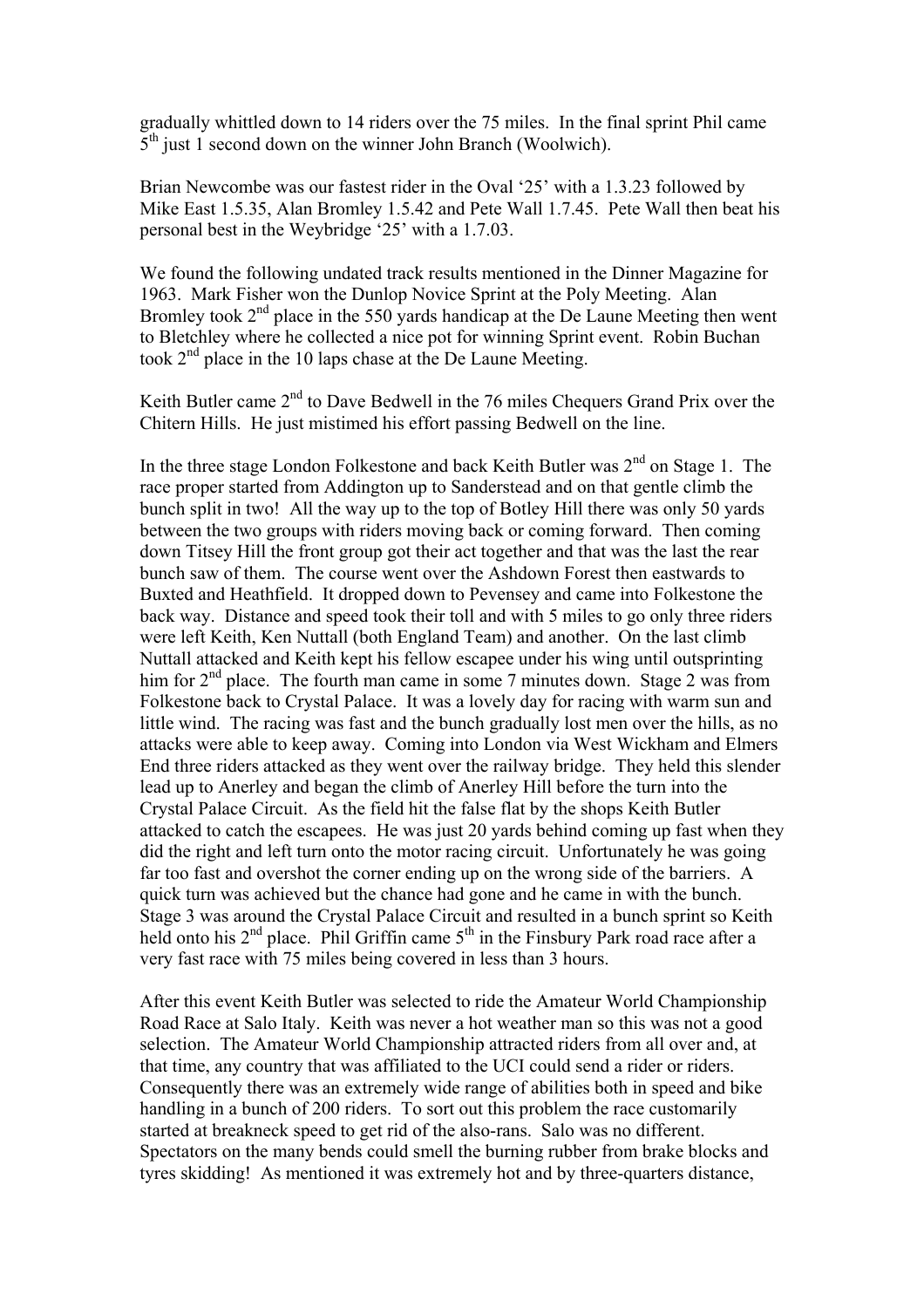drinks and sponges notwithstanding Keith came to a halt in the pits and flaked out in the shade. He was aroused by having water poured over him by Saduzhin (Russia), who had also succumbed to the heat, and who was one of Keith's main rivals for the King of the Mountains title in the Peace race. They could not speak one word of each other's language but respected each other's prowess and problems.

Somewhere about this time the Club 4000m Pursuit Championship was run resulting in a win for Keith Butler from Alan Bromley, Mark Fisher and Dick Langenbruch. This meant there was now a tie for  $1<sup>st</sup>$  place in the Club Track Championship between Mark and Bruce Smith so a 1000m time trial ought to be arranged. However it was decided that it was too late in the season to do this so a tie was agreed between the contestants. Phil Griffin rode the Brighton Mitre '25' clocking a 1.4.35.

Seven riders took part in the Fryco Cup '50' of whom four recorded times at the finish. Alan Bromley took the Cup and first handicap with a 2.11.06 from Phil Griffin, 2.12.36, with Pete Wall  $3^{rd}$  in 2.20.43. Pete was  $2^{nd}$  on handicap and Phil  $3^{rd}$ . The fourth rider was none other than Bert Chapman! He went round in 2.21.44 but the handicapper was very wary of Bert so only allowed him nine minutes so he came  $3<sup>rd</sup>$  in the handicap!

The last junior event of the year was held on the  $9<sup>th</sup>$  September over 15 miles. Tony Alford got the better of Ian Essex by 21" recording  $39.10$  to Ian's  $39.31$ . In  $3^{rd}$  place was Bob Bigg with 39.37. Dick Phillips won the handicap.

Keith Butler went up to Macclesfield for the National Road Race Championship on the 19<sup>th</sup> September. The course was rather lumpy. It started in Macclesfield and went straight up the Cat and Fiddle climb towards Buxton. On the drop to Buxton the race turned right over Axe Edge to Leek. It then went down to Ashburton before turning again toward Buxton. Just before the drop another left turn took the race onto Axe Edge again. Then back to Leek before turning right on the back roads to Finish just short of Macclesfield. Keith took it steady on the Cat and Fiddle but came over the top fairly fresh. It was apparent that a fair sized group was forming up front so Keith put his head down catching and passing riders and eventually regaining the front group on Axe Edge. This group of some 16 riders was 'the race'. Down to Leek and along to Ashburton the pace was high but no real attacks were made. Turning back to Buxton there was a crash that Keith missed. Back over the moors it got colder and the hills got steeper and longer. For some reason Keith thought that he had to go down into Buxton and face the long climb back to the top of Axe Edge. So when the group were turned left, avoiding any major climbing, towards Leek he perked up no end! As by this time it was raining and windy it was quite a bonus. The second climb of the top of Axe Edge produced a split with nine riders, including Keith, going clear. Down to Leek and it started to snow as they approached the town! The last nine miles were on a winding side road that Keith had checked over the day before. So when he saw the 220 yards to go Yellow Flag peeking out of the hedge on the other side of the valley he was ready. He began moving down the outside of the group hitting the front, already in his sprinting gear, as they swung round the last corner. Fortunately everyone else had missed that glimpse of yellow so Keith won by 3 lengths. With this ride Keith was told that he had been selected to ride the Commonwealth Games in Perth, Western Australia.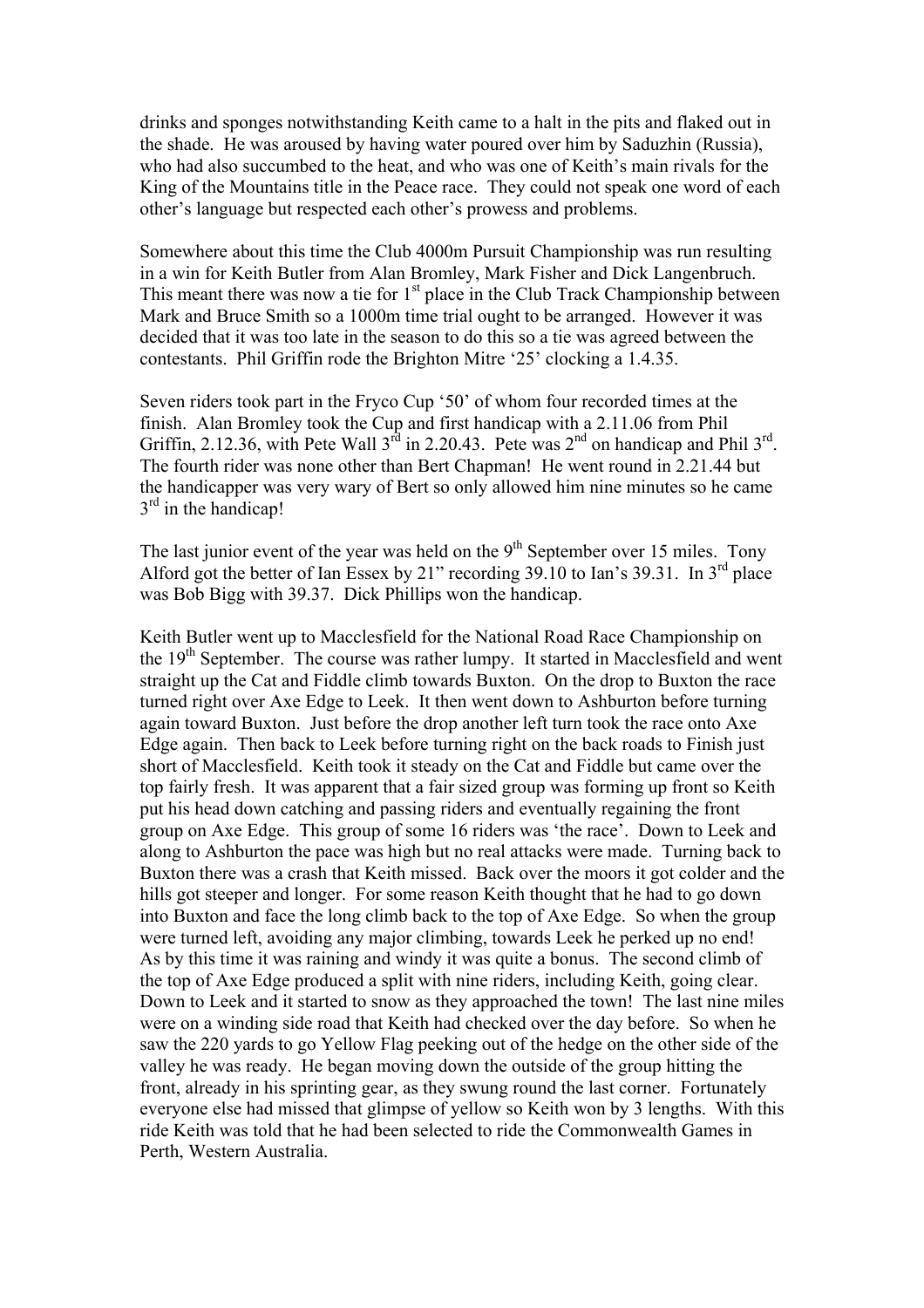The Mayne Cup was run off in inclement weather on the  $7<sup>th</sup>$  October but fastest time was recorded by one of the best roadmen to belong to the Paragon one John Sargeant. He finished in 1.5.56, (that will give some idea of the morning), beating Phil Thompsett, 1.6.29, and Dick Langenbruch, 1.6.40. Man of the Day however was Phil whose time was reduced by six and a half minutes to 59.59. John Sargeant came  $2<sup>nd</sup>$ with 1.0.56 and Chris Matthews  $3<sup>rd</sup>$  in 1.1.39.

Nine riders attempted Ranmore Common but the other eight failed to depose the hillclimbing Champion. Les Black came over the top in 3.55.0 to beat Keith Butler into  $2<sup>nd</sup>$  place, 4.04.6, and Dick Langenbruch  $3<sup>rd</sup>$  in 4.19.6.

The October Blah records the election to the Club of a new junior called John Sargeant. The November edition records the election of another junior called Peter Ansell. We shall read a lot more of these two gentlemen as the years roll on. Phil Griffin and John Cleeve took part in the1st East Surrey Cyclists v Harriers event around Banstead Woods. Phil got the better of John coming home in  $28<sup>th</sup>$  place to John's  $65^{\text{th}}$ .

Reading through the 1963 Dinner RAG a number of undated results came to light. Robin Buchan came  $2<sup>nd</sup>$  in the Ray Henshaw road race,  $6<sup>th</sup>$  on Stage 1 of the Tour of Essex and  $6<sup>th</sup>$  overall. Bruce Smith had two  $4<sup>th</sup>$  places in the SCCU Championships and at Lee on Solent. George Walmsley had a  $3^{\text{rd}}$  in the Addiscombe 3/J event,  $4^{\text{th}}$  in the Polhill event and another  $4<sup>th</sup>$  in the Sorian road race. Dick Langenbruch had a  $5<sup>th</sup>$ in the CC Northants race and a  $6<sup>th</sup>$  in the RAF Championships. Alan Bromley came  $4<sup>th</sup>$  in the Old Portlians 3/J race. Keith Lomath came  $4<sup>th</sup>$  in the Hadrian road race and Les Black  $5<sup>th</sup>$  in the Inter-Services Championship.

As mentioned Keith Butler was selected to ride the Commonwealth Games in Perth, Western Australia. This was four-week trip, as a considerable amount of training was needed before the 130 miles race. For all those from the Northern Hemisphere the race was way out of season and for those from the Southern Hemisphere it was right at the start of their road season. The saving grace was that the road race was on the morning of the closing ceremony so there was adequate time for the training. Training for the road squad was also exploring as the rides went out from the very pleasant city of Perth. Keith took charge of the long rides into the interior whilst the shorter speed sessions were usually shared with the track team for obvious reasons. Keith had also taken his track bike as he was reserve for those events should any problems arise through crashes or illness.

Meeting all the various athletes from around the world was a great experience and the Commonwealth Games is truly 'The Friendly Games'. However none of them could understand why all the road teams were riding, riding and riding with very little beach time and no parties – until the day of the race! The race was held in Kings Park overlooking Perth and was basically a long drag up and a gentle fast descent on the other side with the Finish just off the circuit. The Start was at 8 am and the race was shown on TV. Five hours later the race was still on and realization dawned on the other athletes that this race was taking TWICE the time of the Marathon and still had not reached its end. It was noticeable at the Closing Ceremony that the road men of what ever nationality were treated with absolute awe by their fellow team members!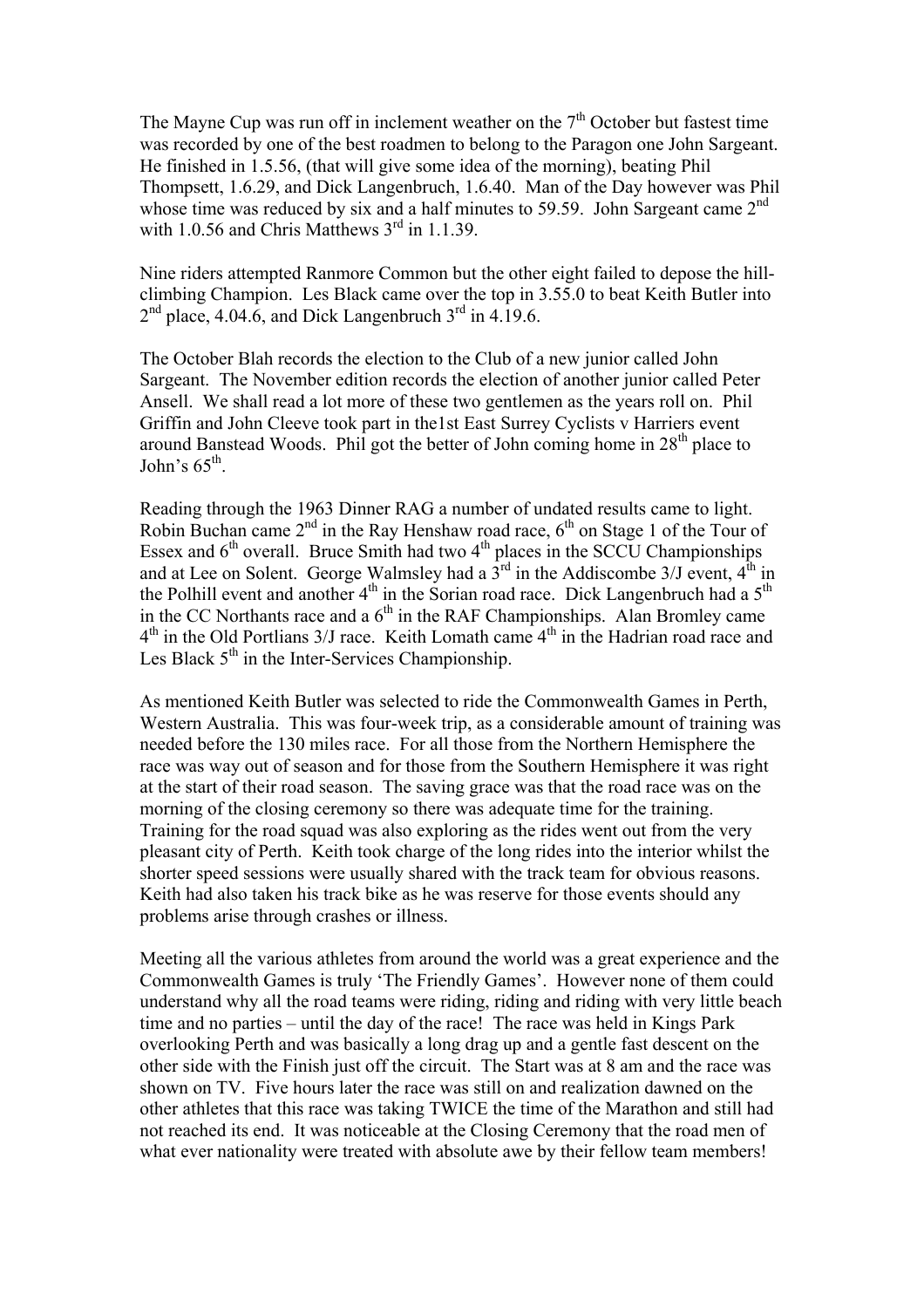The race itself was fairly straightforward. There were 38 starters and in many respect it was a scaled down World Championship with a large number of fairly inexperienced riders mixed with some top class performers. The England team began the attacks immediately each one going after the previous ride was caught. A small break containing Ken Nuttall, an Australian and a New Zealander moved off the front that meant the rest of the England squad could ride take things easier and watch the action. At one time the lead was 4 minutes but the two others attacked Ken and so doomed the break. As the break came back Keith put in a scorching attack up the long hill that reduced the number in the front group to about 15 riders. Then Bob Addy had an attack of dysentry and had to pull out. Ken Nuttall had gone too hard too early leaving the England team down to two men Keith and Wes Mason but a very confident pair. They decided Keith would have a go with 2 laps to go and play it from there. So it came to pass. Keith made his attack reducing the interested parties to eight but as he came over the top of the hill he turned to see what the damage was and promptly cramped in both thighs! That settled who was to be  $8<sup>th</sup>$ ! The Australian and New Zealand riders were pleased and thought they now had the race in the bag. Unfortunately for them when they thought they were sprinting for the line Wes Mason had not started his move so Wes took the Gold Medal.

The worst part of the trip, according to Keith's article in the 1963 Dinner RAG was leaving a hot and sunny Perth in 106 degrees to arrive at a freezing, dull, damp and foggy Gatwick with temperature at 28 degrees some 15 hours later.

First results of the Croydon Winter League show the A team beating Croydon Aces  $10 - 2$  and Bendfield 8 –1 but losing to Crystal Palace 6 –7. The B Team is struggling losing to Selhurst  $2 - 10$  and Crystal Palace  $3 - 8$ .

Keith was also awarded the Club and Open Road Championships for 1962 without actually completing a 12 hours ride. Riding the Yorkshire 12 hours event he was knocked off his bike when leading the race after covering some 180 miles and on course for a big mileage. He had been taken to hospital, which meant that he could not continue the race. The Club Committee decided that, subject to confirmation of the distance from the race organisers, they would accept the distance ridden as Keith's 12 hours effort and award the Championship accordingly.

He won the Massed Start Championship rather comfortably without any problems due to crashes with 35 points. In  $2<sup>nd</sup>$  place was Robin Buchan and Phil Griffin was  $3<sup>rd</sup>$ . George Walmsley won the medal for the most improved rider.

Before this season started it was to be expected that it would be a bumper year but although it had high spots it was not as successful everyone hoped. Causes were various. Don Ward and Alan Sturgess retired and then Robin Buchan went off to work in Switzerland. The weather put pay to many hopes of fast times and personal best and luck was not our side as can be read in the old Blahs with their League Tables of crashes and broken bones.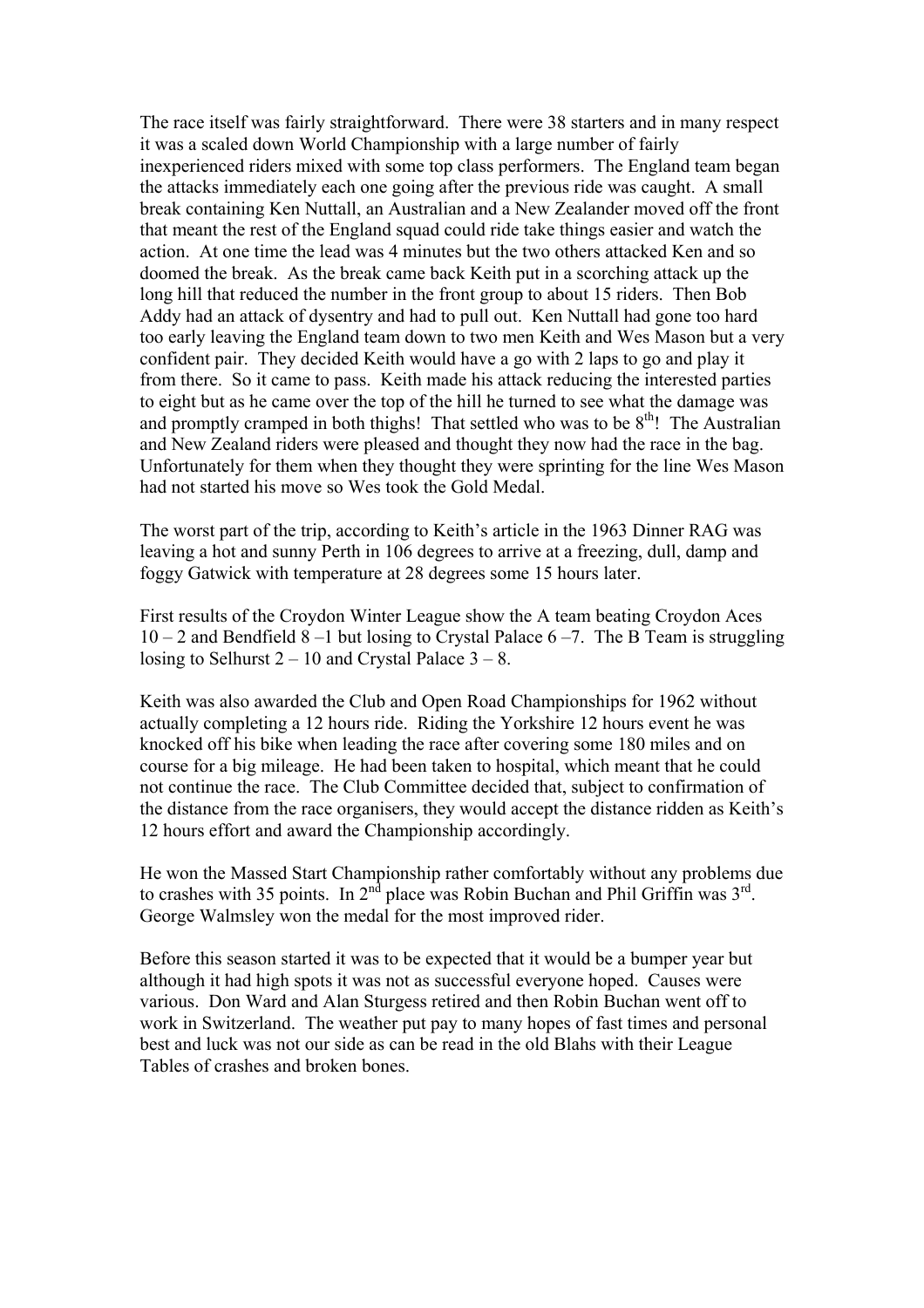## **Club Time Trial Results**

|                         | <b>Scratch Result</b> | 10 Scr             |  |  |
|-------------------------|-----------------------|--------------------|--|--|
|                         |                       | 4.3.62             |  |  |
| 14                      | Entries               |                    |  |  |
| 11                      | <b>Starters</b>       |                    |  |  |
| 11                      | Finishers             |                    |  |  |
|                         |                       |                    |  |  |
| 1                       | Ongley R              | 26.35              |  |  |
| $\mathbf 2$             | Thompsett P           | 27.59              |  |  |
| 3                       | Essex I               | 28.40              |  |  |
| $\overline{\mathbf{4}}$ | Slater B              | 28.53              |  |  |
| 5                       | Nightingale D         | 29.24              |  |  |
| 6                       | Alford A              | 29.36              |  |  |
| $\overline{7}$          | Matthews C            | 29.53              |  |  |
| $\bf 8$                 | Bryant J              | 30.56              |  |  |
| $\boldsymbol{9}$        | Phillips R            | 32.13              |  |  |
| 10                      | Boey B                | 34.02              |  |  |
| 11                      | Rainey C              | 35.09              |  |  |
|                         |                       |                    |  |  |
|                         | <b>Scratch Result</b> | 25 H/cap           |  |  |
|                         |                       | <b>Jim Fox Cup</b> |  |  |
| 14                      | Entries               | 25.3.62            |  |  |
| 8                       | <b>Starters</b>       |                    |  |  |
| $\overline{8}$          | Finishers             |                    |  |  |
|                         |                       |                    |  |  |
|                         |                       |                    |  |  |
| $\mathbf 1$             | <b>Buchan R</b>       | 1.02.26            |  |  |
| $\overline{2}$          | Cleeve J              | 1.12.31            |  |  |
| 3                       | Lomath K              | 1.13.25            |  |  |
| $\overline{\mathbf{4}}$ | Bryant J              | 1.16.50            |  |  |
| $\overline{5}$          | Essex I               | 1.17.18            |  |  |
| $\overline{6}$          | Nightingale D         | 1.18.08            |  |  |
| $\overline{7}$          | Matthews C            | 1.20.01            |  |  |
| 8                       | Whiteside R           | 1.21.40            |  |  |
|                         |                       |                    |  |  |
|                         | <b>Scratch Result</b> | 10 Scr             |  |  |
|                         |                       | 29.4.62            |  |  |
| 13                      | Entries               |                    |  |  |
| $\overline{13}$         | <b>Starters</b>       |                    |  |  |
| 13                      | Finishers             |                    |  |  |
|                         |                       |                    |  |  |
| $\mathbf{1}$            | Essex I               | 25.58              |  |  |
| $\overline{2}$          | Alford A              | 26.31              |  |  |
| 3                       | Bigg R                | 27.32              |  |  |
| 4                       | Alcock J              | 27.33              |  |  |
| $\overline{5}$          | <b>Phillips R</b>     | 28.17              |  |  |
| $\overline{6}$          | Whiteside R           | 28.25              |  |  |
| $\overline{7}$          | Roebuck A             | 28.31              |  |  |
| 8                       | Nightingale D         | 28.33              |  |  |
| $\overline{9}$          | Matthews C            | 28.44              |  |  |
| 10                      | Clarke D              | 29.26              |  |  |
| $\overline{11}$         | Barker J              | 29.48              |  |  |
| $\overline{12}$         | Povey D               | 30.08              |  |  |
| $\overline{13}$         | Rainey C              | 31.04              |  |  |
|                         |                       |                    |  |  |
|                         |                       |                    |  |  |
|                         |                       |                    |  |  |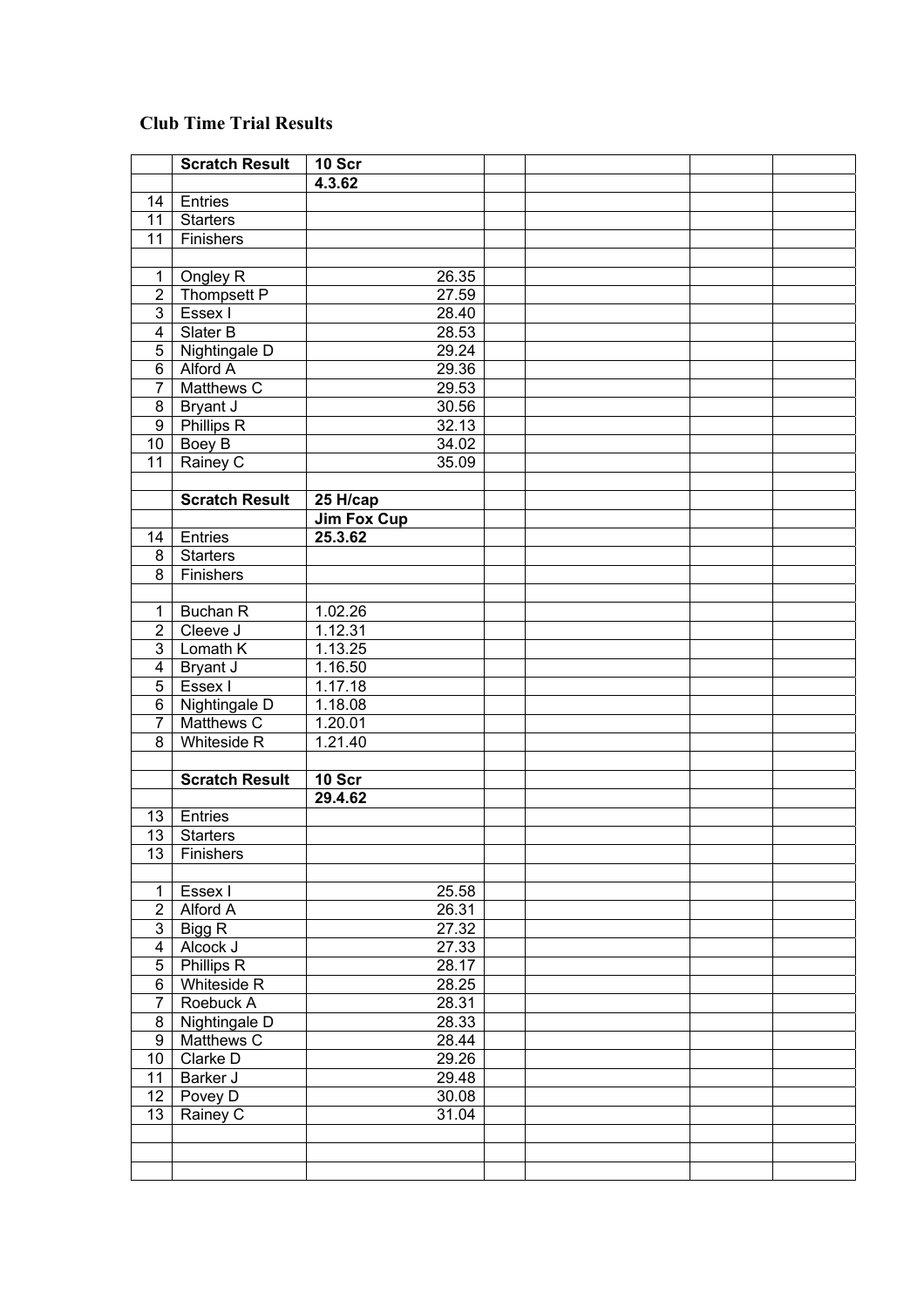|                         | <b>Scratch Result</b> | 30 h/cap                  |                |                        |         |         |
|-------------------------|-----------------------|---------------------------|----------------|------------------------|---------|---------|
|                         |                       | <b>Dave London Trophy</b> |                |                        |         |         |
| 10                      | Entries               | 6.5.62                    |                |                        |         |         |
| $\overline{2}$          | <b>Starters</b>       |                           |                |                        |         |         |
| $\overline{2}$          | Finishers             |                           |                |                        |         |         |
|                         |                       |                           |                |                        |         |         |
| $\mathbf{1}$            | Newcombe B            | 1.22.51                   | 1              | Newcombe B             | 1.00    | 1.21.51 |
| $\overline{2}$          | Nightingale D         | 1.32.24                   | $\overline{2}$ | Nightingale D          | 10.00   | 1.22.24 |
|                         |                       |                           |                |                        |         |         |
|                         | <b>Scratch Result</b> | 15 Scr                    |                |                        |         |         |
|                         |                       | Junior                    |                |                        |         |         |
| 9                       | Entries               | 20.5.62                   |                |                        |         |         |
| 9                       | <b>Starters</b>       |                           |                |                        |         |         |
| $\overline{9}$          | Finishers             |                           |                |                        |         |         |
|                         |                       |                           |                |                        |         |         |
| 1                       | Essex I               | 39.33                     |                |                        |         |         |
| $\overline{c}$          | Alcock J              | 41.00                     |                |                        |         |         |
| 3                       | <b>Chambers R</b>     | 41.09                     |                |                        |         |         |
| $\overline{4}$          | Bigg R                | 42.39                     |                |                        |         |         |
| $\overline{5}$          | Nightingale D         | 43.38                     |                |                        |         |         |
| $\overline{6}$          | <b>Phillips R</b>     | 44.15                     |                |                        |         |         |
| $\overline{7}$          | <b>Boey B</b>         | 45.13                     |                |                        |         |         |
| $\overline{8}$          | Clarke D              | 46.03                     |                |                        |         |         |
| $\overline{9}$          | Povey D               | 46.07                     |                |                        |         |         |
|                         |                       |                           |                |                        |         |         |
|                         | <b>Scratch Result</b> | $\overline{50}$ h/cap     |                |                        |         |         |
|                         |                       |                           |                |                        |         |         |
| 6                       | Entries               |                           |                |                        |         |         |
| 1                       | <b>Starters</b>       |                           |                |                        |         |         |
| 1                       | Finishers             |                           |                |                        |         |         |
| $\mathbf{1}$            | <b>Williams K</b>     |                           |                |                        |         |         |
|                         |                       | 2.24.45                   |                |                        |         |         |
|                         | <b>Scratch Result</b> | 50 h/cap                  |                | <b>Handicap Result</b> |         |         |
|                         |                       | Fryco Cup                 |                |                        |         |         |
| 7                       | Entries               | 26.8.62                   |                |                        |         |         |
| 6                       | <b>Starters</b>       |                           |                |                        |         |         |
| 4                       | Finishers             |                           |                |                        |         |         |
|                         |                       |                           |                |                        |         |         |
| 1                       | <b>Bromley A</b>      | 2.11.06                   | 1              | <b>Bromley A</b>       | 2.30    | 2.08.36 |
| $\overline{2}$          | Griffin P             | 2.12.36                   | $\overline{2}$ | Wall P                 | 9.00    | 2.11.43 |
| 3                       | Wall P                | 2.20.43                   | $\overline{3}$ | Griffin P              | Scratch | 2.12.36 |
| 4                       | Chapman H             | 2.21.44                   | $\overline{4}$ | Chapman H              | 9.00    | 2.12.44 |
|                         |                       |                           |                |                        |         |         |
|                         | <b>Scratch Result</b> | <b>Purley to Brighton</b> |                | <b>Handicap Result</b> |         |         |
|                         |                       | 15.7.62                   |                |                        |         |         |
| 23                      | Entries               |                           |                |                        |         |         |
| 21                      | <b>Starters</b>       |                           |                |                        |         |         |
| 21                      | Finishers             |                           |                |                        |         |         |
|                         |                       |                           |                |                        |         |         |
| 1                       | Smith B               | 1.34.35                   | 1              | Slater B               | 9.00    | 1.31.28 |
| $\overline{2}$          | Griffin P             | 1.35.04                   | $\overline{2}$ | Lomath K               | 5.00    | 1.31.29 |
| 3                       | <b>Bromley A</b>      | 1.36.28                   | $\overline{3}$ | Wall P                 | 10.00   | 1.33.07 |
| $\overline{\mathbf{4}}$ | Lomath K              | 1.36.29                   | 4              | Matthews C             | 10.00   | 1.34.26 |
| $\overline{5}$          | Newcombe B            | 1.37.52                   | 5              | Smith B                | Scratch | 1.34.35 |
| 6                       | Cleeve J              | 1.39.14                   | 6              | Griffin P              | Scratch | 1.35.04 |
| 7                       | Slater B              | 1.40.28                   | $\overline{7}$ | <b>Bromley A</b>       | 1.00    | 1.35.28 |
| 8                       | East M                | 1.40.28                   | 8              | Alford A               | 5.00    | 1.35.31 |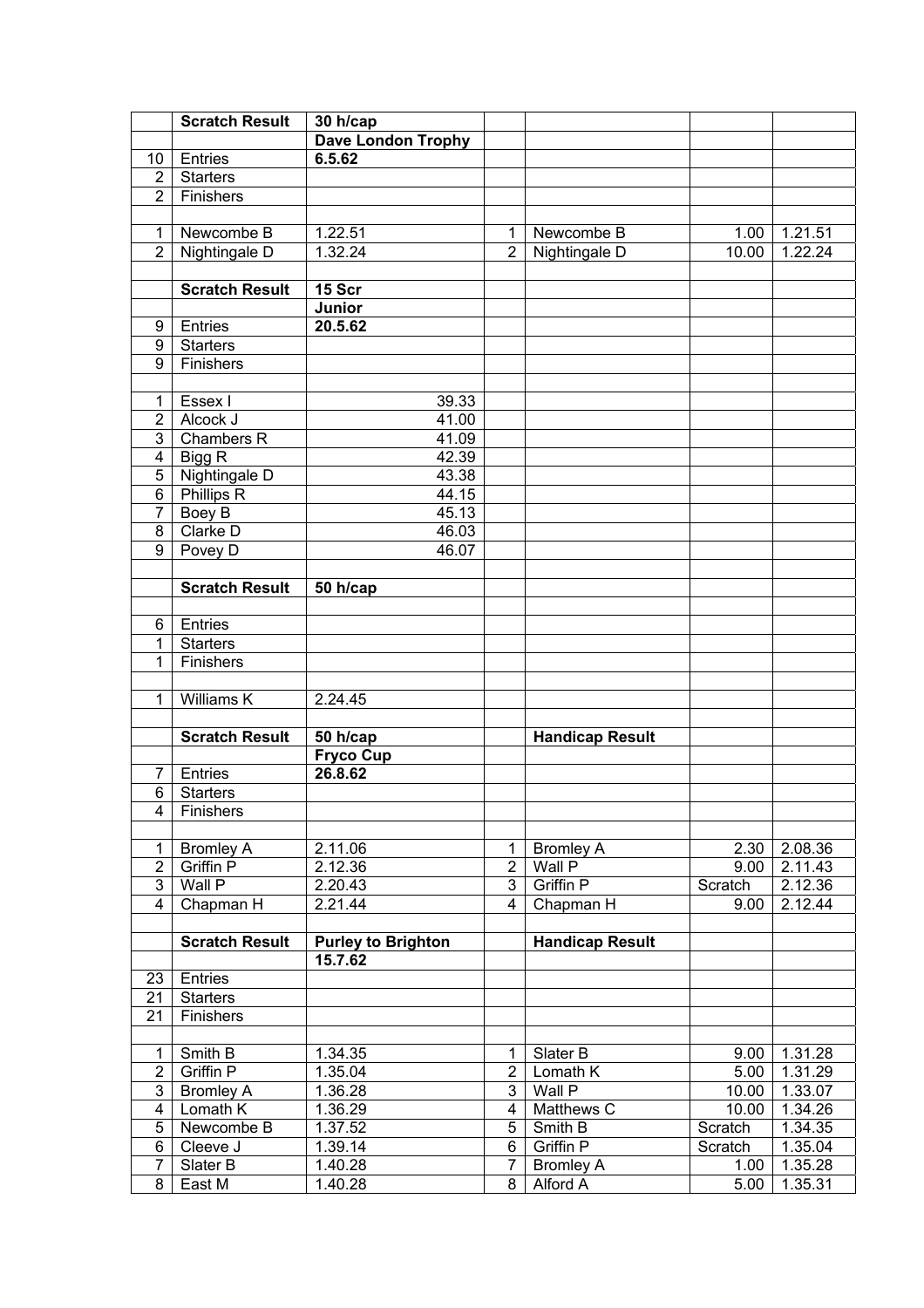| 9                   | Alford A              | 1.40.31                   | 9                       | Newcombe B             | 2.00    | 1.35.52       |
|---------------------|-----------------------|---------------------------|-------------------------|------------------------|---------|---------------|
| 10                  | Vallack J             | 1.42.33                   | 10                      | Slattery T             | 10.00   | 1.36.04       |
| 11                  | Chapman H             | 1.42.57                   | 11                      | Vallack J              | 6.00    | 1.36.33       |
| 12                  | Wall P                | 1.43.07                   | 12                      | Lovell J               | 8.00    | 1.36.50       |
| 13                  | Matthews C            | 1.44.26                   | 13                      | Roebuck A              | 11.00   | 1.36.50       |
| 14                  | Lovell J              | 1.44.50                   | 14                      | Chapman H              | 6.00    | 1.36.57       |
| 15                  | Bigg R                | 1.45.32                   | 15                      | Cleeve J               | 2.00    | 1.37.14       |
| 16                  | Slattery T            | 1.46.04                   | 16                      | Nightingale D          | 12.00   | 1.37.18       |
| $\overline{17}$     | Roebuck A             | 1.47.50                   | 17                      | East M                 | 3.00    | 1.37.28       |
| 18                  | Alcock J              | 1.48.06                   | 18                      | Bigg R                 | 7.00    | 1.38.52       |
| 19                  | Nightingale D         | 1.49.18                   | 19                      | Alcock J               | 8.00    | 1.40.06       |
| $\overline{20}$     | Leahy M               | 1.56.34                   | $\overline{20}$         | Neil L                 | 16.00   | 1.40.43       |
| $\overline{21}$     | Neil L                | 1.56.43                   | $\overline{21}$         | Leahy $\overline{M}$   | 10.00   | 1.46.34       |
|                     |                       |                           |                         |                        |         |               |
|                     | <b>Scratch Result</b> | 10 h/cap                  |                         | <b>Handicap Result</b> |         |               |
|                     |                       | Junior                    |                         |                        |         |               |
| 6                   | Entries               | 22.7.62                   |                         |                        |         |               |
| 6                   | <b>Starters</b>       |                           |                         |                        |         |               |
| 6                   | Finishers             |                           |                         |                        |         |               |
|                     |                       |                           |                         | Bigg R                 |         |               |
| 1                   | Alford A              | 26.10                     |                         | No other handicaps     |         |               |
| $\overline{2}$      | Slater B              | 26.24                     |                         | Results recorded       |         |               |
| 3                   | Bigg R                | 26.26                     |                         |                        |         |               |
| $\overline{4}$      | Roebuck A             | 27.03                     |                         |                        |         |               |
| $\overline{5}$      | Nightingale D         | 27.21                     |                         |                        |         |               |
| 6                   | Phillips R            | 27.26                     |                         |                        |         |               |
|                     |                       |                           |                         |                        |         |               |
|                     | <b>Scratch Result</b> | 25 h/cap                  |                         | <b>Handicap Result</b> |         |               |
|                     |                       |                           |                         |                        |         |               |
|                     |                       |                           |                         |                        |         |               |
|                     |                       | <b>Portsmouth Road 25</b> |                         |                        |         |               |
| 21                  | Entries               | 29.7.62                   |                         |                        |         |               |
| 14                  | <b>Starters</b>       |                           |                         |                        |         |               |
| 14                  | Finishers             |                           |                         |                        |         |               |
|                     |                       |                           |                         |                        |         |               |
| $\mathbf{1}$        | <b>Black L</b>        | 1.00.20                   | 1                       | Lomath K               | 8.00    | 0.55.35       |
| $\overline{2}$      | <b>Buchan R</b>       | 1.00.58                   | $\overline{2}$          | Nightingale D          | 12.00   | 0.56.39       |
| 3                   | Newcombe B            | 1.02.57                   | $\overline{3}$          | Slattery T             | 12.00   | 0.57.07       |
| $\overline{4}$      | Lomath K              | $\overline{1.03.35}$      | $\overline{\mathbf{4}}$ | Newcombe B             | 5.15    | 0.57.42       |
| $\overline{5}$      | <b>Walmsley G</b>     | 1.03.54                   | $\overline{5}$          | Roebuck A              |         | 11.00 0.57.52 |
| 6                   | Cleeve J              | 1.05.39                   | 6                       | <b>Black L</b>         | 2.00    | 0.58.20       |
| $\overline{7}$      | Williams K            | 1.07.15                   | 7                       | Cleeve J               | 7.00    | 0.58.39       |
| 8                   | Wall P                | 1.08.29                   | 8                       | Wall P                 | 9.00    | 0.59.29       |
| 9                   | Nightingale D         | 1.08.39                   | 9                       | Slater B               | 10.00   | 0.59.29       |
| 10                  | Roebuck A             | 1.08.52                   | 10                      | <b>Walmsley G</b>      | 4.15    | 0.59.39       |
| 11                  | Slattery T            | 1.09.07                   | 11                      | Buchan R               | Scratch | 1.00.58       |
| 12                  | Chapman H             | 1.09.26                   | 12                      | Chapman H              | 8.00    | 1.01.26       |
| 13                  | Slater B              | 1.09.29                   | 13                      | Williams K             | 4.00    | 1.03.25       |
| 14                  | Neil L                | 1.15.56                   | 14                      | Neil L                 | 12.00   | 1.03.56       |
|                     |                       |                           |                         |                        |         |               |
|                     | <b>Scratch Result</b> | $15$ h/cap                |                         | <b>Handicap Result</b> |         |               |
|                     |                       | Junior                    |                         |                        |         |               |
| 8                   | Entries               | 9.9.62                    |                         |                        |         |               |
| 7                   | <b>Starters</b>       |                           |                         |                        |         |               |
| $\overline{7}$      | Finishers             |                           |                         |                        |         |               |
|                     |                       |                           |                         |                        |         |               |
| 1                   | Alford A              | 39.10                     |                         | Phillips R             |         |               |
| $\overline{2}$      | Essex I               | 39.31                     |                         | No other handicaps     |         |               |
| 3<br>$\overline{4}$ | Bigg R<br>Alcock J    | 39.37<br>40.07            |                         | Results recorded       |         |               |